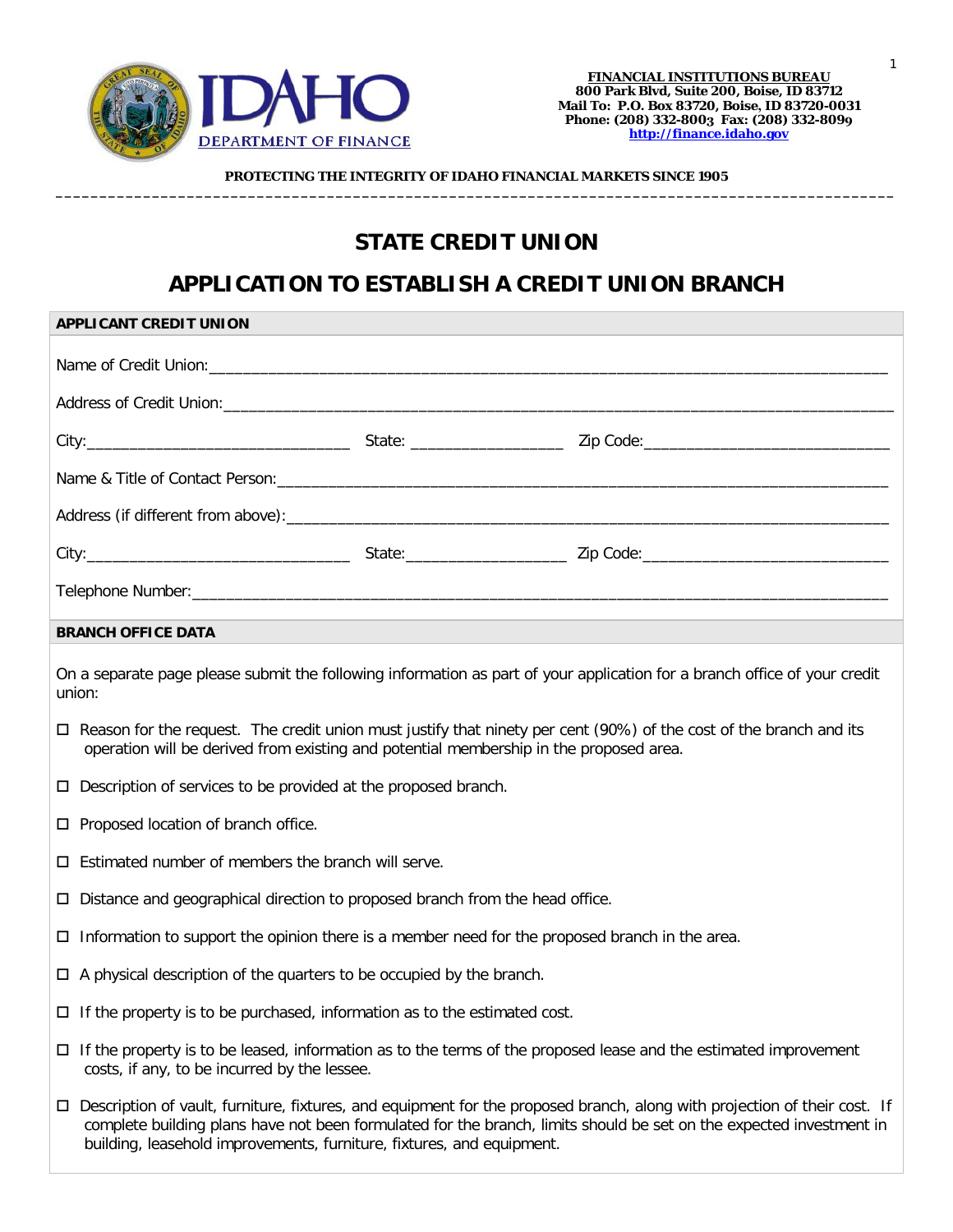2

- $\square$  Proposed opening date of the branch.
- $\Box$  Approximate annual cost of operating the branch.
- $\Box$  Impact proposed branch office will have on head office (indicate the credit union's fixed asset investment).
- $\Box$  Plans for staffing the proposed branch. Submit a resume of the proposed branch manager and indicate the number and experience level of subordinate personnel.
- $\Box$  Most recent month-end financial statements (include income and expenses).
- $\Box$  An estimate of shares and loans for the first three years at the proposed branch. (See attached sample 3 year pro forma statement)
- An estimate of income and expenses for the first three years at the proposed branch. (See attached sample 3 year pro forma statement)

## **BOARD APPROVAL**

The Idaho Credit Union Act § 26-2116(2)(h) establishes a special duty of the Board of Directors to authorize the conveyance of real property and buildings. Please certify by checking below that the Board of Directors has approved any purchase or sale of real property related to the proposed branch:

**\_\_\_\_\_\_\_\_\_\_\_\_\_\_\_\_\_\_\_\_\_\_\_\_\_\_\_\_\_\_\_\_\_\_\_\_\_\_\_\_\_\_\_\_\_\_\_\_\_\_\_\_\_\_\_\_\_\_\_\_\_\_\_\_\_\_\_\_\_\_\_\_\_\_\_\_\_\_\_\_\_\_\_\_\_\_\_\_\_\_\_\_\_\_\_\_\_\_\_\_\_\_\_\_\_\_**

The Board of Directors has authorized all purchases or sales of real property related to this proposed branch.